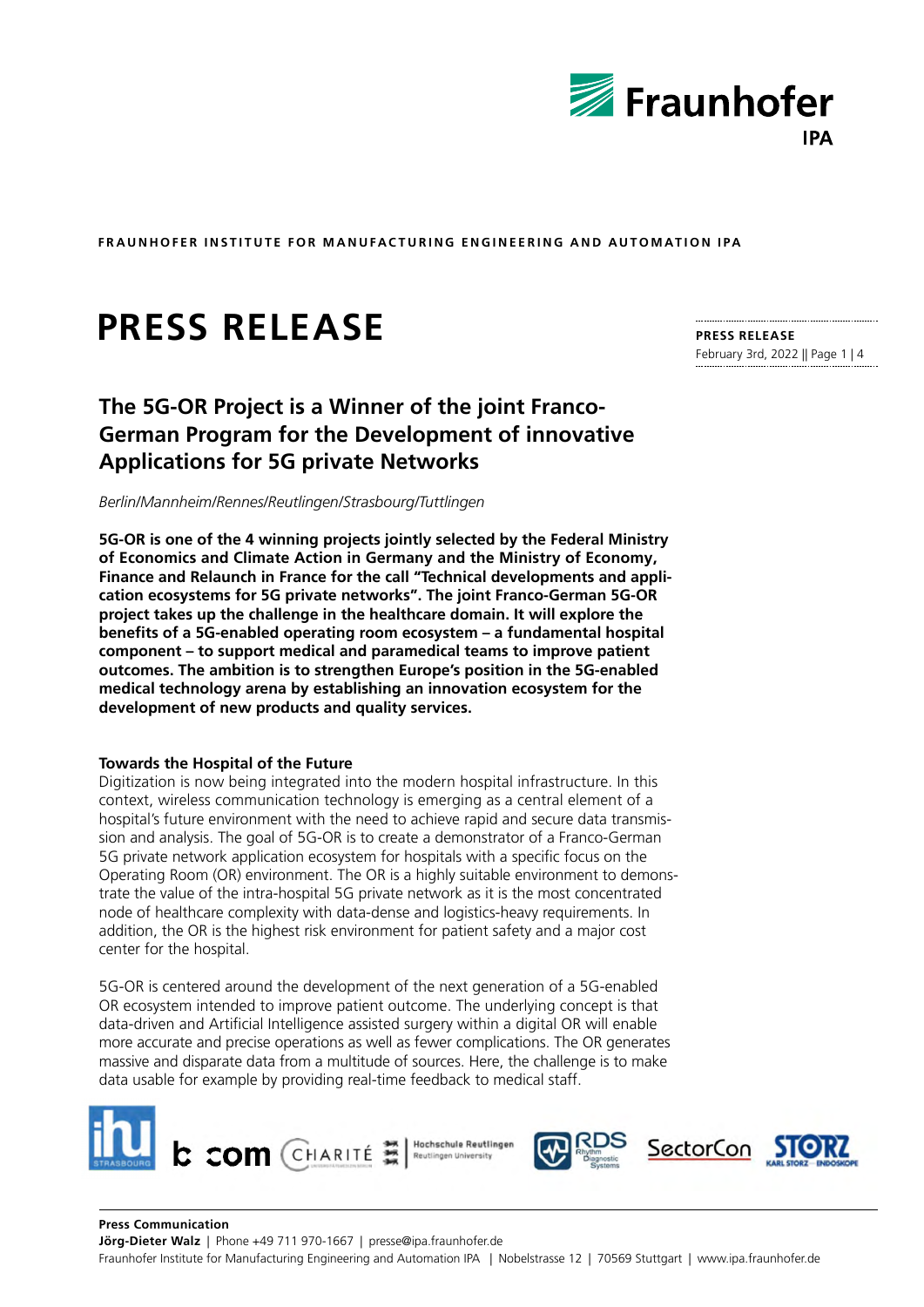

The 5G communication technology holds the capacity to enable efficient exploitation of the data generated in the OR. It is expected that efforts towards standardization requirements for quality service and industrialization will take the next-generation OR to a new level of service. 5G-OR will assemble these elements into a workable and reproducible package and subsequently validate its worth and interoperability with cross-border clinical use cases.

**Four clinical Use Cases**

The consortium has selected four use cases to be operated in the Franco-German 5G ecosystem to demonstrate the value of 5G private networks in the OR. The first two use cases tackle the decision-making in the OR for better patient safety through realtime analysis of massive data. The teams will use Artificial Intelligence to continuously analyze patient vital signs and surgical video, transmitted by 5G wireless medical devices for the detection of early warning signs of potential complications. Another use case pertains to remote-enabled robotic telesurgery powered by real-time data with the goal to perform remote cross-border robotic telesurgery using a 5G network connection. The fourth use case targets the optimization of the complex logistics of the OR environment. The consortium will evaluate the benefits of 5G-enabled logistics support in the OR by autonomous mobile robotic assistant providing devices, materials, and instruments required for surgery.

**PRESS RELEASE**  February 3rd, 2022 || Page 2 | 4

#### 5G-OR: Four clinical use cases in a Franco-German 5G ecosystem

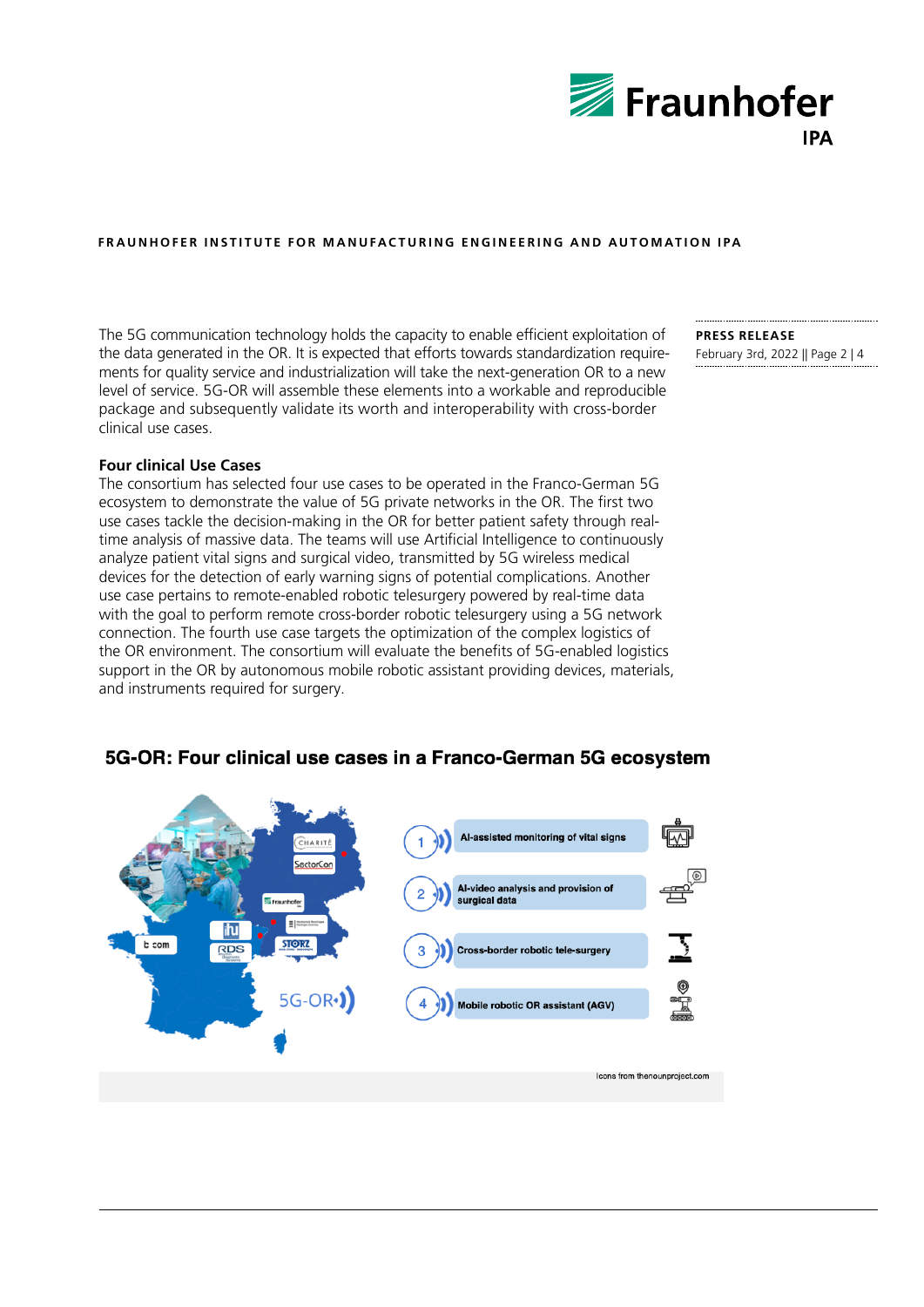

#### **A unique multidisciplinary Consortium**

The 5G-OR consortium is well balanced between R&D, healthcare and business. It is leveraging strong cooperation between complementary French and German partners, who have a common vision of the digital OR for better patient care. This includes hospitals and R&D centers: Fraunhofer IPA in Mannheim, Institute of Image-Guided Surgery in Strasbourg, Technology Research Institute b<>com in Rennes, Charité University Hospital in Berlin, Reutlingen University, together with an innovative large company and SMEs: KARL STORZ in Tuttlingen, SectorCon in Berlin and RDS in Strasbourg. Partners in 5G-OR are leaders in all aspects needed for the success of the project and have already made significant contributions to solving critical elements of this global vision.

#### **Project Profile**

**Name:** 5G-OR – Establishing the next generation of a 5G-enabled operating room ecosystem to improve patient outcome **Duration:** Three years from January 1, 2022 **Budget Volume:** Total Budget: 5,9 M€

#### **Project Partners Germany**

Fraunhofer IPA (coordinator): <https://gesundheitstechnologien.ipa.fraunhofer.de/en.html>

KARL STORZ SE & Co. KG: <https://www.karlstorz.com>

Reutlingen University: <https://www.reutlingen-university.de/en/home>

Charité – Universitätsmedizin Berlin: https://www.charite.de/en/charite/charitecenters/anesthesiology\_and\_intensive\_care medicine

SectorCon GmbH: https://www.sectorcon.de

#### **Project Partners France**

IHU-Strasbourg (coordinator):<https://www.ihu-strasbourg.eu>

b<>com Institute of Research and Technology:<https://b-com.com>

RDS (Rhythm Diagnostic Systems): https://rdsdiag.com

### **PRESS RELEASE**

February 3rd, 2022 || Page 3 | 4